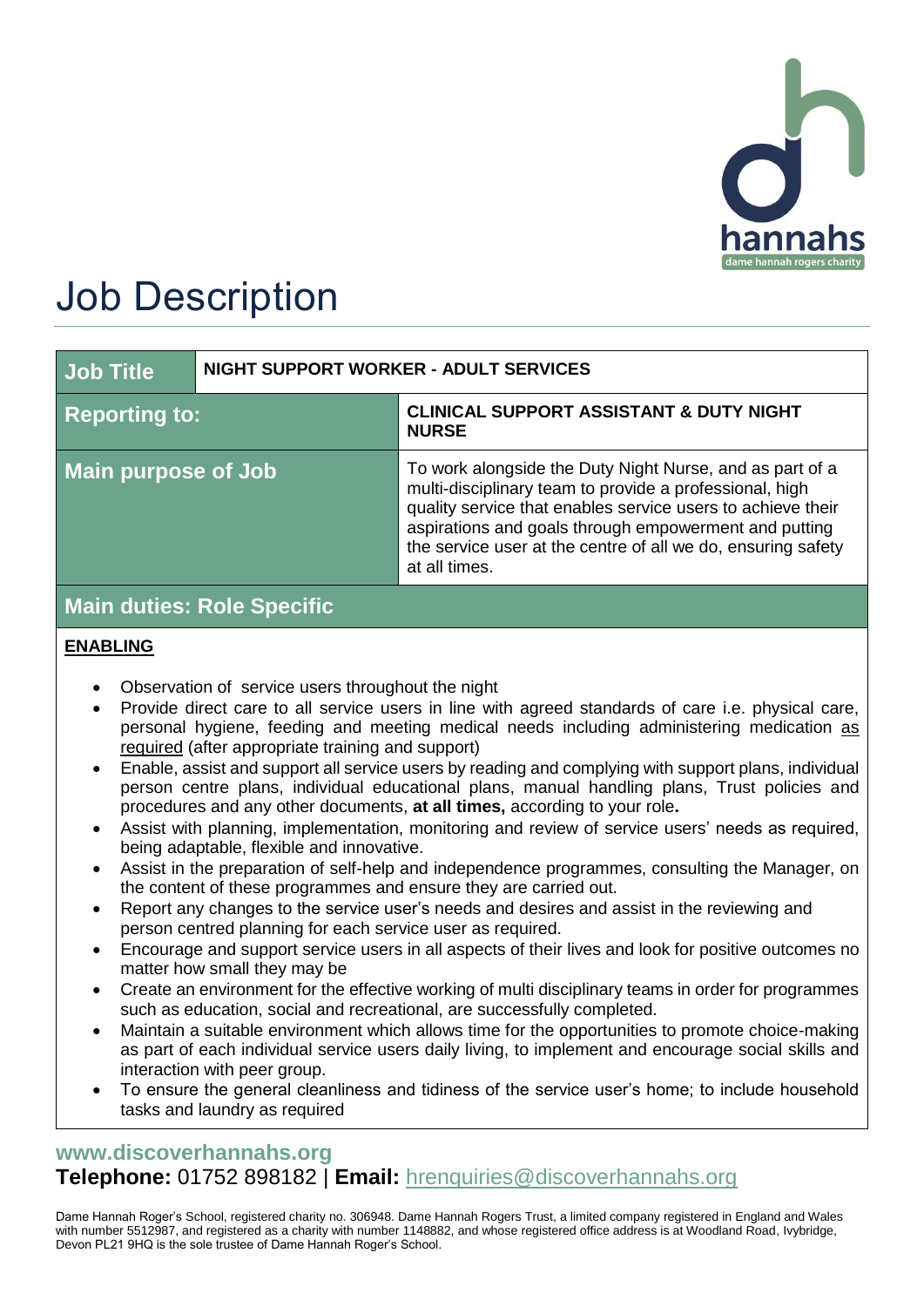#### **JOB DESCRIPTION**

#### **COMMUNICATION**

- Communicate with all service users effectively and appropriately at all times within specific communication plan developed for each individual and assist in overcoming any barriers
- Embrace total communication and use a variety of communication methods and aids to enable service users
- Develop and maintain good relationships with service users, building trust and knowledge

#### **General Duties**

#### **VALUES**

- To act as a positive and professional ambassador in order to support the Trust's mission and profile
- Facilitate good practice in others by acting as a role model at all times
- Respect and value all students and staff within the Trust

#### **SAFEGUARDING**

- To adhere to and follow child/adult protection policies and procedures, in order to promote the safety of all service users at all times.
- Understand your responsibility in reporting any unacceptable behaviour/ safeguarding issues involving staff in a confidential, timely manner and complying with policies and procedures as required.
- Follow all policies and procedures of the Trust relating to your employment at all times
- To keep up to date and comply with relevant legislation and good practice

#### **HEALTH AND SAFETY**

Employees must comply with the provisions of 'The Health and Safety at Work Act 1974' and must take reasonable care for the health and safety of themselves and of other persons who may be affected by their acts or omissions whilst at work. Employees are also required to co-operate with their employer to enable them to perform or comply with any statutory provisions. The Trust's efforts to promote a safe and healthy working environment can only succeed with the full co-operation of its employees.

- Ensure the safety of everyone on site and staff at all times
- Identify potential risk and assist in carrying out risk assessments as required
- Be proactive in taking action to report and rectify faults
- Ensure Health and Safety documentation is completed e.g. accident and incident forms, within time stated in Trust policy and/or legislation

#### **EQUALITY AND DIVERSITY**

The Trust has an Equality and Diversity Policy and it is the responsibility of all staff to comply with this.

#### **CONFIDENTIALITY**

The post holder must maintain appropriate levels of confidentiality at all times about students/young people/young adults, staff and other Trust business at all times.